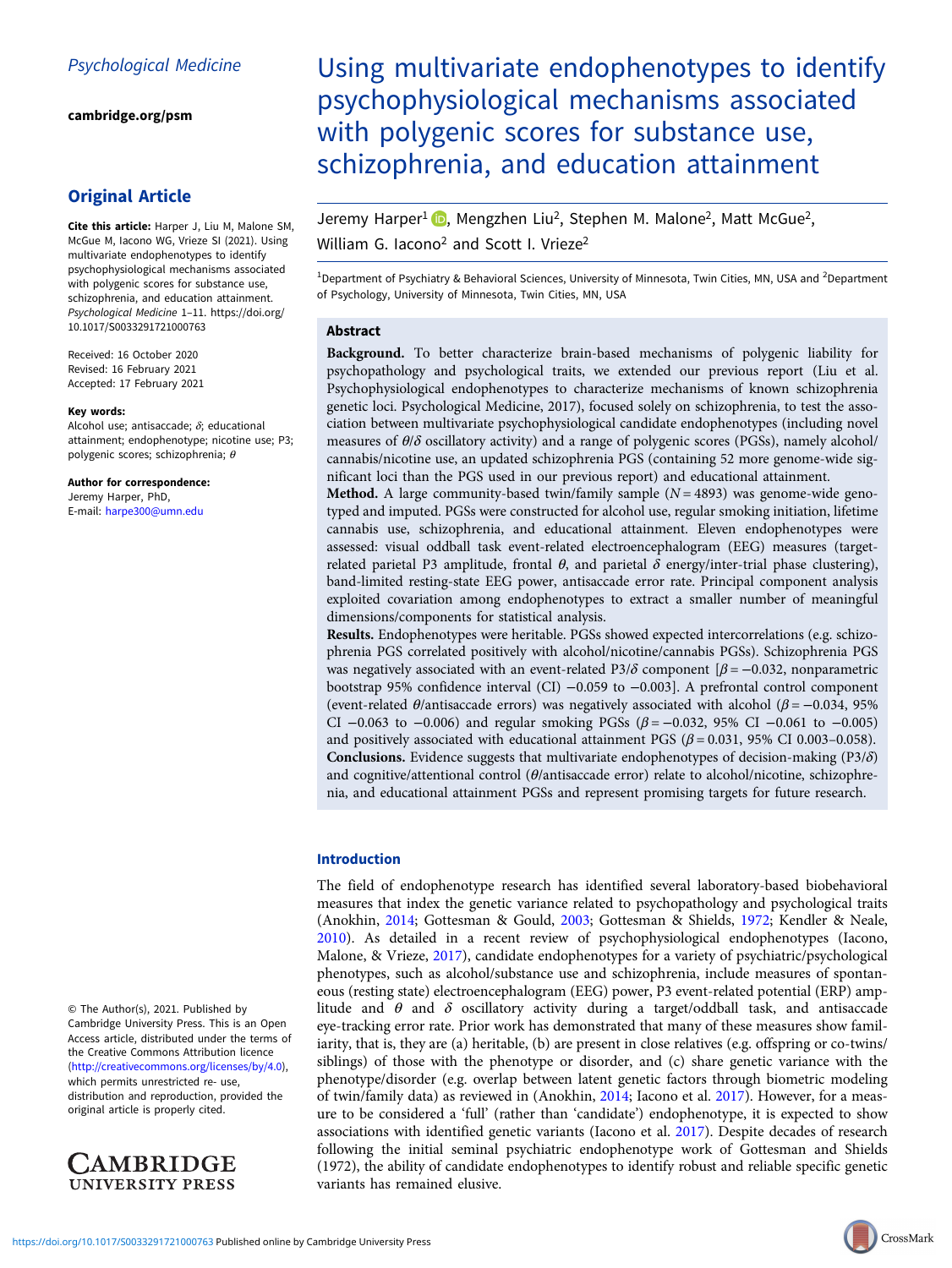Initial conceptualizations of endophenotypes assumed that they were highly heritable but with a simpler genetic architecture than that of psychiatric/psychological phenotypes, which, in theory, would aid substantially in the discovery of associated genes. This does not appear to be the case. We previously evaluated the genetic basis of a collection of promising candidate psychophysiological endophenotypes, including resting-state EEG power; P3 and  $\theta/\delta$  activity; and antisaccade performance, in a community-based sample of over 4800 individuals and failed to find robust and, convincing evidence for, single genes or variants influencing any of the endophenotypes (Iacono, Malone, Vaidyanathan, & Vrieze, [2014;](#page-9-0) Malone et al. [2014a](#page-9-0), [2014b](#page-9-0); Malone, McGue, & Iacono, [2017](#page-9-0); Vaidyanathan et al. [2014](#page-10-0); Vrieze et al. [2014b\)](#page-10-0). Work using meta-analytic techniques and analysis of analog biobehavioral measures in model organisms (Flint & Munafò, [2007](#page-8-0)) supports the notion that the effect sizes for genetic variants contributing to endophenotypes are not in fact larger than those contributing to other psychiatric/psychological traits. Like other complex traits, endophenotypes commonly used in behavioral sciences appear to be highly polygenic in nature and at present may not be helpful for discovering genetic variants with large effects.

A promising, yet underappreciated, the utility of endophenotypes is their ability to characterize biological mechanisms related to psychological phenotypes and the genetic variants of these phenotypes as identified through large-scale genome-wide association studies (GWAS). Recent advances in molecular genetics provide evidence that common variants with small effect sizes additively contribute to the phenotypic expression of many psychiatric disorders and psychological traits (Bogdan, Baranger, & Agrawal, [2018\)](#page-8-0). Rather than testing single genes or variants in isolation, polygenic scores (PGS), also known as polygenic risk scores, are a way to model the aggregate influence across genetic variants associated with a phenotype. PGS are calculated by weighting single-nucleotide polymorphisms (SNPs) by the strength of their association with a phenotype (e.g. schizophrenia). Although endophenotypes may not strongly relate to single genes or variants, they may prove useful in understanding the biobehavioral mechanisms of aggregate polygenic liability.

In that vein, our previous paper (Liu et al. [2017](#page-9-0)) focused on testing the one-to-one association between candidate endophenotypes and a PGS based on a large schizophrenia GWAS meta-analysis by the Schizophrenia Working Group of the Psychiatric Genomics Consortium [\(2014\)](#page-10-0). Despite relatively wellpowered tests, we found no significant correlations after multiple comparison adjustment.

The predictive strength of a PGS is highly dependent on a strong and well-powered discovery GWAS to provide accurate and precise weights for the SNP-phenotype association (Dudbridge, [2013\)](#page-8-0); the lack of significant findings in our previous work may have been in part due to PGS imprecision. Increasingly, wellpowered summary statistics identifying more significant reliable effect alleles for a phenotype may improve the statistical power of a PGS to relate to biobehavioral mechanisms. Moreover, while our previous report focused on schizophrenia polygenic risk, it is unknown whether endophenotypes index the polygenic liability for other psychological phenotypes, such as substance use (Liu et al. [2019;](#page-9-0) Pasman et al. [2018\)](#page-10-0) or educational attainment (Lee et al. [2018](#page-9-0)). A 'multivariate endophenotype' approach, leveraging the covariation across many endophenotypes using statistical techniques like principal component analysis (PCA), may also improve power to detect polygenic effects (Gilmore,

Malone, & Iacono, [2010;](#page-8-0) Harper, Malone, & Iacono, [2019a;](#page-9-0) Iacono, Carlson, & Malone, [2000;](#page-9-0) Jones et al. [2006;](#page-9-0) Price et al. [2006\)](#page-10-0). Multivariate endophenotypes have potentially greater explanatory power than any single endophenotype because they combine the unique and shared (genetic) variance explained across many endophenotypes and help capture the multiple biological and cognitive pathways giving rise to a single phenotype (Gottesman & Gould, [2003\)](#page-8-0).

In the current study, we sought to extend our previous work (Liu et al. [2017\)](#page-9-0) by performing a comprehensive test on the association between multivariate endophenotypes and a range of PGSs, including alcohol/nicotine/cannabis use [the most commonly used substances in the United States; (Substance Abuse and Mental Health Services Administration, [2020\)](#page-10-0)], educational attainment, and an updated PGS for schizophrenia in a large community-based sample of over 4800 individuals from the Minnesota Twin Family Study (MTFS). PCA-based multivariate endophenotypes were derived from 11 psychophysiological measures with reasonable construct validity as candidate endophenotypes for phenotypes of interest (see the subsection 'Endophenotypes' of section 'Methods'), namely, P3 amplitude, band-limited resting-state EEG power, and antisaccade performance [i.e. those studied in Liu et al. ([2017](#page-9-0))], plus additional measures of  $\delta$  and  $\theta$  oscillatory activity elicited during a visual oddball task (Malone et al. [2017](#page-9-0)). PGS were derived from the summary statistics of four recent largest of their kind GWAS meta-analyses: (1) alcohol (drinks per week) and nicotine (regular smoking initiation) use (Liu et al. [2019\)](#page-9-0); (2) lifetime cannabis use (Pasman et al. [2018](#page-10-0)); (3) years of educational attainment (Lee et al. [2018\)](#page-9-0); and (4) an updated GWAS meta-analysis of schizophrenia (Pardiñas et al. [2018](#page-10-0)). PGSs were calculated using a novel approach, LDPred (Vilhjálmsson et al. [2015\)](#page-10-0), which takes into account the linkage disequilibrium between markers and is a potentially more powerful analytic tool than the traditional PGS calculation approach used in our previous report. To verify the appropriateness of this sample to evaluate PGS-endophenotype relationships, additional tests evaluated measurement construct validity (e.g. heritability of psychophysiological measures, significant associations between PGSs for phenotypes with previously demonstrated genetic correlations). Significant findings would provide important information regarding potential biobehavioral mechanisms related to the polygenic architecture of these psychiatric/psychological phenotypes.

#### **Methods**

#### **Participants**

Participants were assessed as part of the Minnesota Center for Twin and Family Research (MCTFR), a community-based sample of twins and their parents. The reader is referred to our previous papers for extensive details on this sample and the endophenotypes used here (Iacono et al. [2014;](#page-9-0) Liu et al. [2017;](#page-9-0) Malone et al. [2017\)](#page-9-0). Participants completed a battery of psychiatric assessments, self-report questionnaires, and behavioral/psychophysiological laboratory-based tests (Iacono et al. [2014](#page-9-0), [2017;](#page-9-0) Iacono & McGue, [2002](#page-9-0); Keyes et al. [2009](#page-9-0); Wilson et al. [2019](#page-10-0)). Participants were genotyped on the Illumina 660W-Quad as described previously (Miller et al. [2012](#page-10-0); Vrieze et al. [2014a\)](#page-10-0) and then imputed to the Haplotype Reference Consortium (McCarthy et al. [2016](#page-9-0)) panel using the Michigan imputation server (Das et al. [2016](#page-8-0)). The number of individuals with genotypes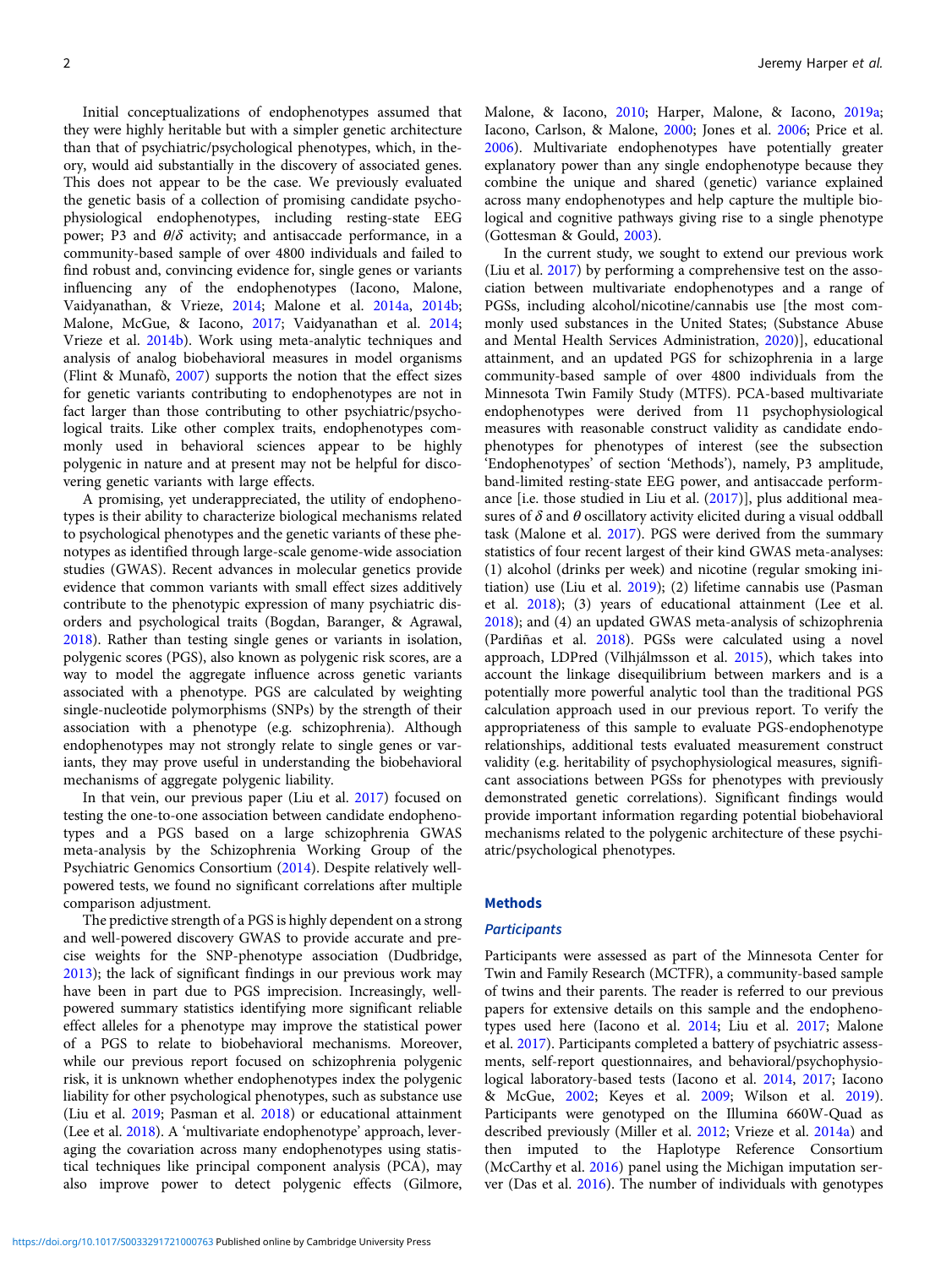and at least one psychophysiological measure was 4905. We selected individuals primarily of European descent for the current report by calculating four principal components (PCs) on the European population in the 1000 G (1000 Genomes Project Consortium et al. [2015\)](#page-8-0) using PLINK (Chang et al. [2015\)](#page-8-0), projecting the MCTFR genotypes on the resulting PC weights, and selecting participants who fell within the space defined by the 1000 Genomes EUR-ancestry individuals; this resulted in a total sample of 4893 individuals.

## Endophenotypes

The endophenotypes have been described in detail elsewhere (Iacono et al. [2014](#page-9-0); Liu et al. [2017](#page-9-0); Malone et al. [2017](#page-9-0); Vrieze et al. [2014b\)](#page-10-0). All endophenotypes were corrected for sex, age, assessment cohort, and 10 PCs reflecting the major dimensions of genetic variation in this sample, and, for EEG measures, recording system. A brief overview is as follows.

#### Event-related EEG

Participants completed a rotated heads visual oddball task (Begleiter, Porjesz, Bihari, & Kissin, [1984](#page-8-0)) during EEG recording. We focused on EEG activity to target/oddball stimuli. P3 amplitude was calculated from the trial-averaged ERP across all target trials at midline parietal electrode Pz. Given the strong evidence that P3 is not a unitary phenomenon but rather a mixture of superimposed  $\delta$  and  $\theta$  frequency-band activity (Karakas, Erzengin, & Basar, [2000a,](#page-9-0) [2000b](#page-9-0); Kolev, Demiralp, Yordanova, Ademoglu, & Isoglu-Alkaç, [1997](#page-9-0)), we calculated four additional measures [not examined in our prior report (Liu et al. [2017](#page-9-0))]. As described in (Malone et al. [2017](#page-9-0)), we calculated time–frequency energy (total power) and inter-trial phase clustering/coherence (ITPC: a measure of the consistency of the EEG oscillatory signal across trials) for  $\theta$  (at frontal midline electrode Fz) and  $\delta$ (at parietal midline electrode Pz). P3 amplitude reduction is reliably associated with schizophrenia and several forms of substance use, including alcohol, nicotine, and cannabis (Anokhin et al. [2000;](#page-8-0) Bramon, Rabe-Hesketh, Sham, Murray, & Frangou, [2004;](#page-8-0) Euser et al. [2012](#page-8-0); Iacono & Malone, [2011](#page-9-0); Iacono et al. [2017;](#page-9-0) Solowij, Michie, & Fox, [1991](#page-10-0)). Reduced  $\theta$  and  $\delta$  energies and ITPC are also associated with substance use and schizophrenia (Burwell, Malone, Bernat, & Iacono, [2014](#page-8-0); Ethridge et al. [2015,](#page-8-0) [2012;](#page-8-0) Ford, Roach, Hoffman, & Mathalon, [2008](#page-8-0); Harper, Malone, & Iacono, [2019b](#page-9-0); Jones et al. [2006;](#page-9-0) Rangaswamy et al. [2007;](#page-10-0) Yoon, Malone, Burwell, Bernat, & Iacono, [2013](#page-10-0)).

#### Resting-state EEG power

EEG was recorded while participants were asked to relax with eyes closed for 5 min and listen to soft white noise. We obtained power in δ,  $θ$ ,  $α$ , and  $β$  frequency bands via a fast Fourier transformation of EEG at the central midline electrode Cz (averaged bilateral earlobe signal reference). Alpha power was also calculated from the average of two bipolar parieto-occipital derivations (O1-P7 and O2-P8). Individual differences in resting-state power have been linked to schizophrenia (Hong, Summerfelt, Mitchell, O'Donnell, & Thaker, [2012](#page-9-0); Kam, Bolbecker, O'Donnell, Hetrick, & Brenner, [2013](#page-9-0); Narayanan et al. [2014;](#page-10-0) Venables, Bernat, & Sponheim, [2009](#page-10-0)), alcohol dependence (Kamarajan, Pandey, Chorlian, & Porjesz, [2015;](#page-9-0) Rangaswamy & Porjesz, [2014](#page-10-0)), smoking (Rass, Ahn, & O'Donnell, [2016](#page-10-0); Su et al. [2017\)](#page-10-0), cannabis use (Ehlers, Phillips, Gizer, Gilder, & Wilhelmsen, [2010;](#page-8-0) Herning, Better, Tate, & Cadet, [2003;](#page-9-0) Struve et al. [1999](#page-10-0)), externalizing

(Rudo-Hutt, [2015\)](#page-10-0), and intelligence quotient (Langer et al. [2012](#page-9-0); Posthuma, Neale, Boomsma, & de Geus, [2001](#page-10-0); Thatcher, North, & Biver, [2005](#page-10-0)).

## Eye tracking

Participants were asked to fixate on a dot in the center of a computer screen. At variable intervals, a second dot was flashed to either side of the screen and participants were instructed to look in the opposite direction. The antisaccade measure is the proportion of trials in which the individual looked toward the light rather than away from it (failure to inhibit their prepotent response). Several studies have suggested antisaccade error rate as an endophenotype for schizophrenia (Calkins, Curtis, Iacono, & Grove, [2004](#page-8-0); Calkins, Iacono, & Ones, [2008](#page-8-0); Levy, Mendell, & Holzman, [2004;](#page-9-0) McDowell et al. [2002](#page-9-0); Radant et al. [2010\)](#page-10-0).

## Creation of PGS

Summary statistics for drinks per week and regular smoking initiation (binary phenotype of ever being a regular smoker in one's lifetime, coded as  $0 = no$  and  $1 = yes$ ) were obtained from the GWAS and Sequencing Consortium of Alcohol and Nicotine (GSCAN) use; see (Liu et al.  $2019$ ) for details.<sup>1</sup> Summary statistics from the largest GWAS meta-analysis of lifetime cannabis use (binary phenotype of having ever used cannabis, coded as  $0 =$ no and  $1 = yes$ ) were obtained (Pasman et al.  $2018$ ). Summary statistics for schizophrenia were obtained from a recent GWAS meta-analysis of schizophrenia, the largest of its kind to date [\(https://walters.psycm.cf.ac.uk/](https://walters.psycm.cf.ac.uk/)) (Pardiñas et al. [2018\)](#page-10-0). Summary statistics for educational attainment were obtained from the largest to date GWAS meta-analysis of educational attainment (Lee et al. [2018](#page-9-0)). MCTFR was one of the discovery cohorts in the GSCAN, cannabis, and educational attainment GWAS meta-analyses and, as such, was not included in the set of summary statistics used to create the PGS here.

The final PGS for drinks per week (discovery  $N = 937381$ ) contained 1 093 636 variants, regular smoking initiation (discovery  $N = 1225910$ ; 52.0% of which were cases on average across all meta-analyzed studies) contained 1 093 640 variants, lifetime ever use of cannabis (discovery  $N = 184,765$ ; 28.8% cases) contained 805 738 variants, schizophrenia (discovery  $N = 105318$ ; 38.6% cases) contained 1 073 315 variants, and educational attainment (discovery  $N = 762526$ ) contained 1 093 298 variants.

PGSs were calculated using LDPred (Vilhjálmsson et al. [2015\)](#page-10-0), a Bayesian method of PGS calculation that estimates posterior mean causal effect sizes from GWAS summary statistics conditioning on a point-normal mixture distribution for the genetic architecture of effects and a reference sample for LD patterns. MCTFR genotypes were pruned to only those with imputation quality score  $R^2 > 0.7$ , then further limited to variants with minor allele frequency > 0.01 and present in HapMap3 as these reflect the vast majority of common genetic variance and are extensively vetted variants with stable

<sup>&</sup>lt;sup>1</sup>Although several nicotine use polygenic scores were present in GSCAN (Liu et al., [2019\)](#page-9-0), the decision was made to investigate only the regular smoking initiation PGS in the current report for several reasons. As indicated in the discovery GWAS paper from which these measures were derived (Liu et al., [2019\)](#page-9-0), the three other smoking PGS (cigarettes per day, smoking cessation, and age of smoking initiation) were all highly pleiotropic with the regular smoking initiation PGS. Furthermore, regular smoking initiation had a larger number of associated total loci (278) and non-pleiotropic loci (138) than the other smoking PGS (total loci range: 40–72; non-pleiotropic loci range: 0–8). Given this, and the desire to reduce the burden of multiple testing, the regular smoking initiation PGS was chosen for analysis.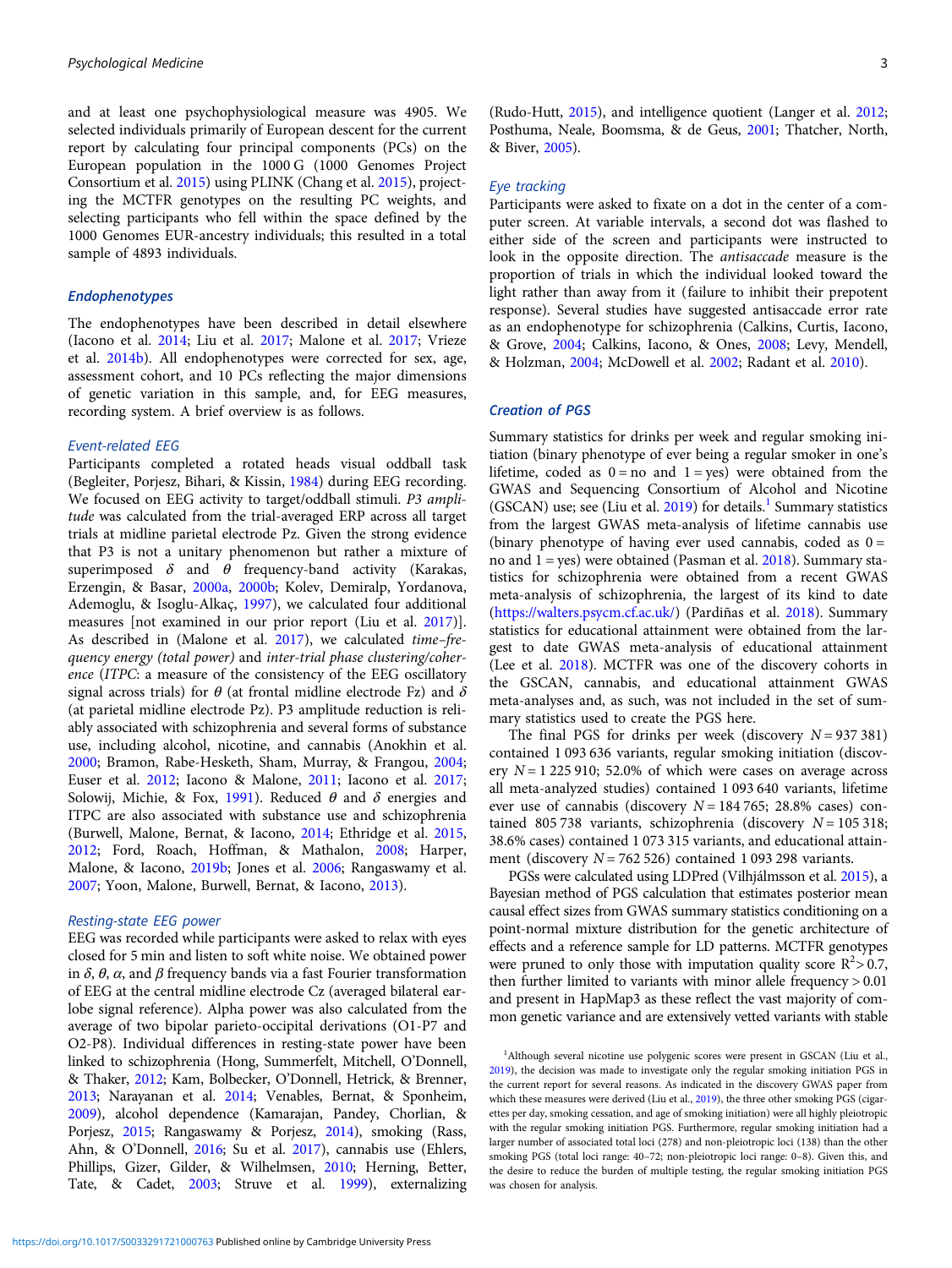and well-known properties. LDPred was used to calculate beta weights for variants of all significance levels ( $p \le 1$ ). Individual PGS were then calculated in PLINK 1.9 (Chang et al. [2015](#page-8-0)).

## Statistical analysis

All statistical analyses were conducted in R (R Core Team, [2019\)](#page-10-0).

First, we calculated twin/family correlations and twin-based heritability (Boker et al. [2011](#page-8-0)) for each endophenotype. Next, we examined the correlations between PGSs to both evaluate the covariation among the PGS for each phenotype and ensure that the calculated PGSs behave as expected (e.g. substance use PGS relate to each other).

To calculate multivariate endophenotypes, PCA [ psych R package (Revelle, [2020\)](#page-10-0)] was used to exploit the covariation among endophenotypes and extract a smaller number of meaningful dimensions/components for statistical analysis. Analyzing PCs that account for most of the variance of the observed endophenotypes also reduces the burden of multiple testing relative to testing each of the 11 endophenotypes individually. As a preliminary step prior to PCA, missing endophenotype data was imputed with the regularized iterative PCA algorithm [missMDA R package (Josse & Husson, [2016](#page-9-0))] using generalized cross-validation to empirically choose the most appropriate imputation method (Josse & Husson, [2012](#page-9-0)). The algorithm indicated mean imputation as the most appropriate, which has been shown to be a viable option for moderately correlated variables [r ∼ 0.30; (Dray & Josse, [2015\)](#page-8-0)], such as those in the current study (see online Supplementary Fig. S1). We note that the pattern of results was identical when using the pairwise correlation approach (using all complete pairs of observations) to deal with missing data (results not shown). Parallel analysis using both resampled and simulated data (2000 iterations) were used to determine the number of components. Components were retained if the actual data eigenvalue was greater than the corresponding simulated/resampled data eigenvalue. The component structure was obliquely rotated (Promax) to facilitate interpretation and scores were calculated for statistical analyses.

The main analyses of interest, that is, testing the association between each PGS (independent variable) and each multivariate endophenotype PC (dependent variable) were calculated using a rapid feasible generalized least-squares (RFGLS) regression method [RFGLS R package (Li, Basu, Miller, Iacono, & McGue, [2011\)](#page-9-0)] to account for dependency among parents, monozygotic (MZ) twins and dizygotic (DZ) twins and calculate appropriate standard errors in the presence of clustered data. To evaluate uncertainty around effect sizes and determine the significance of the standardized beta  $(\beta)$  estimates, we used the *car* R package (Fox & Weisberg, [2019\)](#page-8-0) to conduct nonparametric residual bootstrapping (5000 random draws) of the regression models and the boot package (Canty & Ripley, [2021\)](#page-8-0) to compute bias-corrected and accelerated 95% confidence intervals (CIs) [for a technical discussion, see (van der Leeden, Meijer, & Busing, [2007\)](#page-10-0)].

## Results

#### Endophenotype descriptions

[Table 1](#page-4-0) contains descriptive statistics for each endophenotype. In all cases, the within-family mother–father correlations were negligible and offspring–parent correlations were small. Endophenotypes were moderately to strongly heritable, as evidenced by MZ

correlations being at least approximately twice the DZ correlations and the twin-based heritability point estimates.

## Associations among PGSs

A pattern of shared genetic liability was observed across the PGSs, as shown in [Table 2](#page-4-0). As expected, the three substance use PGSs were positively correlated, and all were positively correlated with the schizophrenia PGS. The education attainment PGS was negatively correlated with the regular smoking PGS but positively correlated with the cannabis use PGS, a pattern consistent with other studies (Pasman et al. [2018;](#page-10-0) Wedow et al. [2018\)](#page-10-0).

Notably, the correlation between drinks per week and regular smoking PGS was in the same direction as the genetic correlations between these phenotypes [as reported previously; (Liu et al. [2019\)](#page-9-0)], albeit lower in magnitude. This is expected since the present correlations reflect the covariance between PGSs, not the latent additive genetic covariance between two phenotypes, and supports the construct validity of the PGSs.

#### PCA-based multivariate endophenotypes

The parallel analysis supported extracting four components explaining a total of 72% of the variance across endophenotypes ([Fig. 1](#page-5-0)) with each respective component explaining 21, 20, 19, and 11% of the variance. Component loadings are shown in [Fig. 1](#page-5-0); loadings  $\geq$  [0.40] were used to interpret the PCs (i.e. multivariate endophenotypes). PC1 primarily indexed low-frequency power (strongest loadings: resting-state  $\delta/\theta$  power), PC2 captured high-frequency power (strongest loadings: resting-state  $\alpha/\beta$  power), PC3 indexed event-related P3/δ (strongest loadings: P3, δ energy, and  $\delta$  ITPC), and PC4 primarily captured endophenotypes related to prefrontal control (strongest loadings: antisaccade error rate,  $\theta$ ITPC, and  $\theta$  energy).  $\theta$  energy cross-loaded on PC1 and PC4. All four multivariate endophenotypes were heritable ([Table 3\)](#page-6-0).

## Associations between PGSs and multivariate endophenotypes

The association between multivariate endophenotypes and PGSs are presented in [Table 4](#page-7-0). Four associations were statistically significant. Polygenic risk for schizophrenia was negatively predictive of PC3 scores (i.e. the event-related P3/ $\delta$  component). Three significant associations were observed for the prefrontal control PC4 ( $\theta$ /antisaccade): the drinks per week and regular smoking PGSs were negatively associated with PC4 scores, whereas the educational attainment PGS was positively associated with PC4 scores<sup>2</sup> No significant associations were observed for the low- or highfrequency resting-state power multivariate endophenotypes or the cannabis use PGS.

## **Discussion**

In this current report, we substantially extended our previous work by testing the relationship between multivariate

<sup>&</sup>lt;sup>2</sup>While the primary analyses focused on the multivariate endophenotypes, post hoc follow-up analyses further explored the significant PGS-PC findings by examining associations between PGSs and the constituent endophenotypes loading most strongly on the PCs (i.e. P3 and δ power/ITPC for PC3, θ power/ITPC and antisaccade for PC4). Results are presented in the Supplement. The pattern of effects was largely similar between the individual and multivariate endophenotypes, albeit more consistent for the multivariate endophenotypes.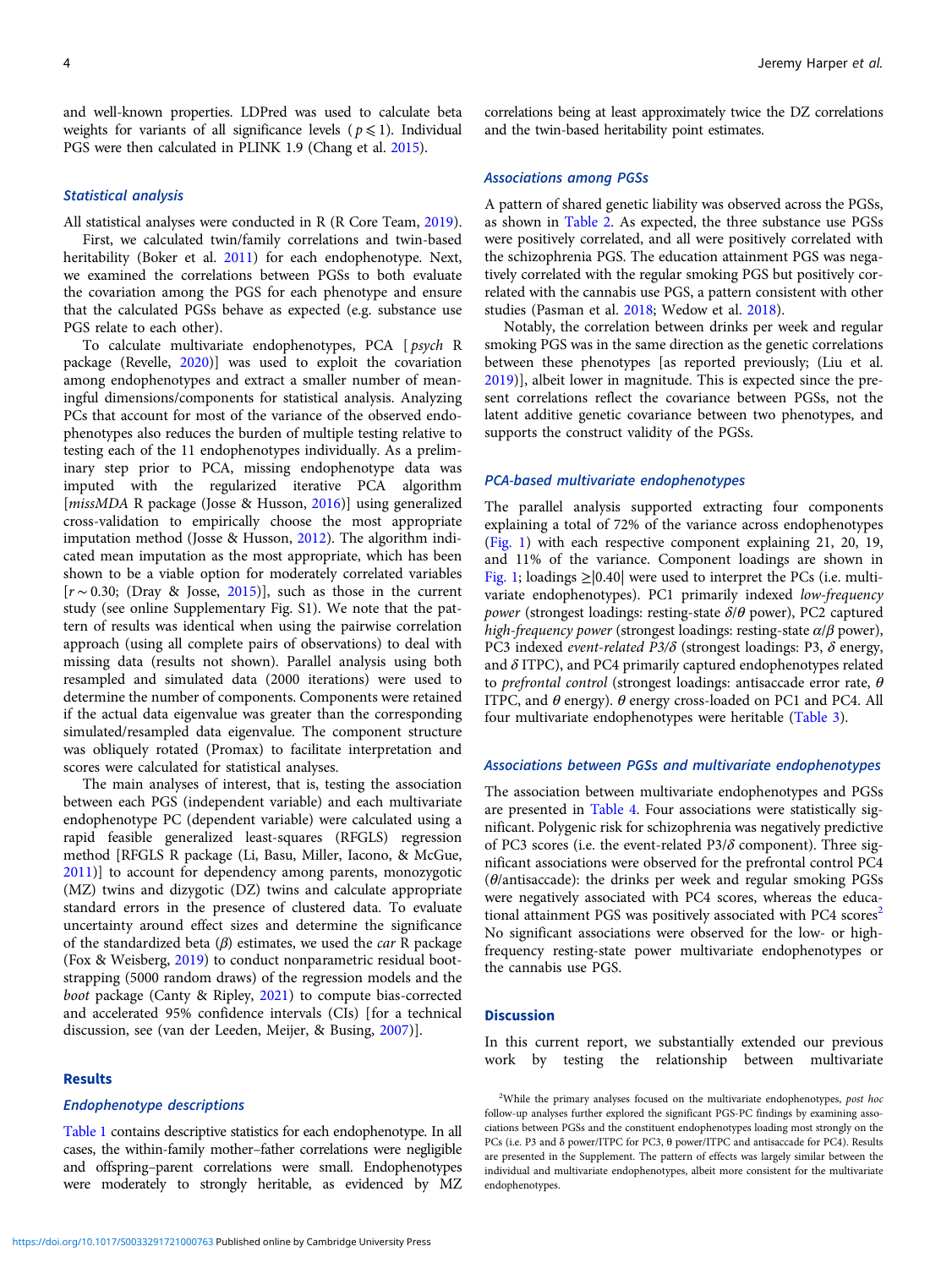#### <span id="page-4-0"></span>Table 1. Summary statistics for the endophenotypes

|                        |            |                        |                         |               | Within-family correlations |             |                    |                    |                                           |
|------------------------|------------|------------------------|-------------------------|---------------|----------------------------|-------------|--------------------|--------------------|-------------------------------------------|
| Endophenotype          | $\sqrt{n}$ | Mean<br>age<br>(years) | $\frac{0}{0}$<br>Female | Mother-father | Off.-mother                | Off.-father | <b>MZ</b><br>twins | <b>DZ</b><br>twins | Twin-based<br>heritability<br>$(95%$ Cls) |
| Event-related EEG      |            |                        |                         |               |                            |             |                    |                    |                                           |
| P <sub>3</sub>         | 4155       | 29.01                  | 44                      | 0.00          | 0.25                       | 0.19        | 0.64               | 0.39               | $0.48$ $(0.30 - 0.66)$                    |
| $\delta$ energy        | 4138       | 29.02                  | 43                      | $-0.03$       | 0.18                       | 0.16        | 0.61               | 0.34               | $0.52$ $(0.33 - 0.65)$                    |
| $\theta$ energy        | 3420       | 29.27                  | 50                      | $-0.03$       | 0.17                       | 0.20        | 0.65               | 0.17               | $0.63$ $(0.56 - 0.68)$                    |
| $\delta$ ITPC          | 4153       | 29.01                  | 43                      | $-0.04$       | 0.11                       | 0.04        | 0.46               | 0.20               | $0.46$ $(0.31 - 0.51)$                    |
| $\theta$ ITPC          | 3427       | 29.28                  | 50                      | $-0.05$       | 0.09                       | 0.06        | 0.41               | 0.16               | $0.40(0.24 - 0.47)$                       |
| Resting-state EEG      |            |                        |                         |               |                            |             |                    |                    |                                           |
| $\delta$ power         | 3938       | 28.75                  | 44                      | $-0.12$       | 0.21                       | 0.08        | 0.56               | 0.24               | $0.56$ $(0.42 - 0.61)$                    |
| $\theta$ power         | 3938       | 28.75                  | 44                      | $-0.07$       | 0.22                       | 0.15        | 0.73               | 0.36               | $0.73$ $(0.57-0.76)$                      |
| $\alpha$ power         | 3938       | 28.75                  | 44                      | 0.07          | 0.28                       | 0.31        | 0.85               | 0.45               | $0.63$ $(0.78 - 0.86)$                    |
| $\beta$ power          | 3938       | 28.75                  | 44                      | 0.00          | 0.36                       | 0.23        | 0.85               | 0.38               | $0.85(0.75 - 0.87)$                       |
| $\alpha$ power (01/02) | 3956       | 28.77                  | 44                      | 0.05          | 0.30                       | 0.28        | 0.80               | 0.42               | $0.77$ $(0.61 - 0.82)$                    |
| Eye tracking           |            |                        |                         |               |                            |             |                    |                    |                                           |
| Antisaccade            | 4457       | 28.98                  | 44                      | 0.04          | 0.24                       | 0.17        | 0.53               | 0.18               | $0.52$ (0.43-0.56)                        |
|                        |            |                        |                         |               |                            |             |                    |                    |                                           |

Off., offspring; MZ, monozygotic; DZ, dizygotic.

#### Table 2. Correlations among PGSs

| 1. Drinks per week        | $\overline{\phantom{a}}$ | $\overline{\phantom{a}}$          | $\qquad \qquad$          | -                             |                          |
|---------------------------|--------------------------|-----------------------------------|--------------------------|-------------------------------|--------------------------|
| 2. Regular smoking        | $0.236(0.209 - 0.263)$   | $\overline{\phantom{a}}$          | $\qquad \qquad$          | -                             |                          |
| 3. Cannabis use           | $0.133(0.106 - 0.161)$   | $0.220(0.192 - 0.247)$            | $\overline{\phantom{a}}$ | $\qquad \qquad -$             |                          |
| 4. Schizophrenia          | $0.042$ (0.014 - 0.070)  | $0.142$ $(0.114 - 0.171)$         | $0.116(0.089 - 0.144)$   |                               |                          |
| 5. Educational attainment | $0.036(0.007 - 0.064)$   | $-0.238$ ( $-0.265$ to $-0.210$ ) | $0.182(0.155 - 0.211)$   | $-0.019$ ( $-0.047$ to 0.010) | $\overline{\phantom{a}}$ |

Notes: Nonparametric bootstrap 95% confidence intervals are presented under correlation point estimates. Intervals that did not overlap with zero were considered significant and are bolded.

endophenotypes and up-to-date PGSs spanning multiple domains. Our previous investigation, designed to test the individual predictive utility of 8 of the current 11 endophenotypes with a schizophrenia PGS constructed using weights from a relatively large schizophrenia GWAS meta-analysis (Schizophrenia Working Group of the Psychiatric Genomics Consortium, [2014\)](#page-10-0) was unsuccessful (Liu et al. [2017](#page-9-0)). In the current report, we adopted several approaches aimed at increasing the power to identify significant PGS–endophenotype associations. We utilized up-to-date PGSs for alcohol use, regular smoking, cannabis use, schizophrenia, and educational attainment calculated with wellpowered GWAS meta-analysis summary statistics (Lee et al. [2018,](#page-9-0) [2019](#page-9-0); Pardiñas et al. [2018](#page-10-0); Pasman et al. [2018](#page-10-0)) and more sensitive statistical methods (LDPred), which should in theory produce more robust PGSs with greater reliability and explanatory power relative to our prior report. We also examined additional candidate endophenotypes not tested in our previous report (i.e.  $\delta/\theta$  energy and ITPC). Finally, rather than testing each endophenotype in isolation, a PCA-based multivariate endophenotype approach was used to leverage the combined explanatory influence across 11 candidate

endophenotypes. We observed significant associations between PGSs and multivariate endophenotypes reflecting event-related EEG activity and prefrontal control-related endophenotypes. Specifically, an event-related  $P3/\delta$  component was negatively associated with schizophrenia PGS, whereas a prefrontal control component was negatively related to drinks per week and regular smoking PGSs but positively associated with educational attainment PGS. In contrast, no significant effects were found for multivariate endophenotypes of low- or high-frequency resting-state power or the cannabis use PGS. Findings offer novel preliminary evidence linking psychophysiological multivariate endophenotypes to polygenic liability in psychiatric/psychological phenotypes.

Within a construct validation framework, aside from simply sharing genetic variance with a phenotype, endophenotypes are expected to show robust associations with specific genetic variants (Gottesman & Gould, [2003](#page-8-0); Iacono et al. [2017](#page-9-0)). The use of endophenotypes to identify single genes/variants related to psychological phenotypes has not yielded much success (Iacono et al. [2017](#page-9-0)). In contrast to examining the influence of a single allele, it has been suggested that polygenic approaches may increase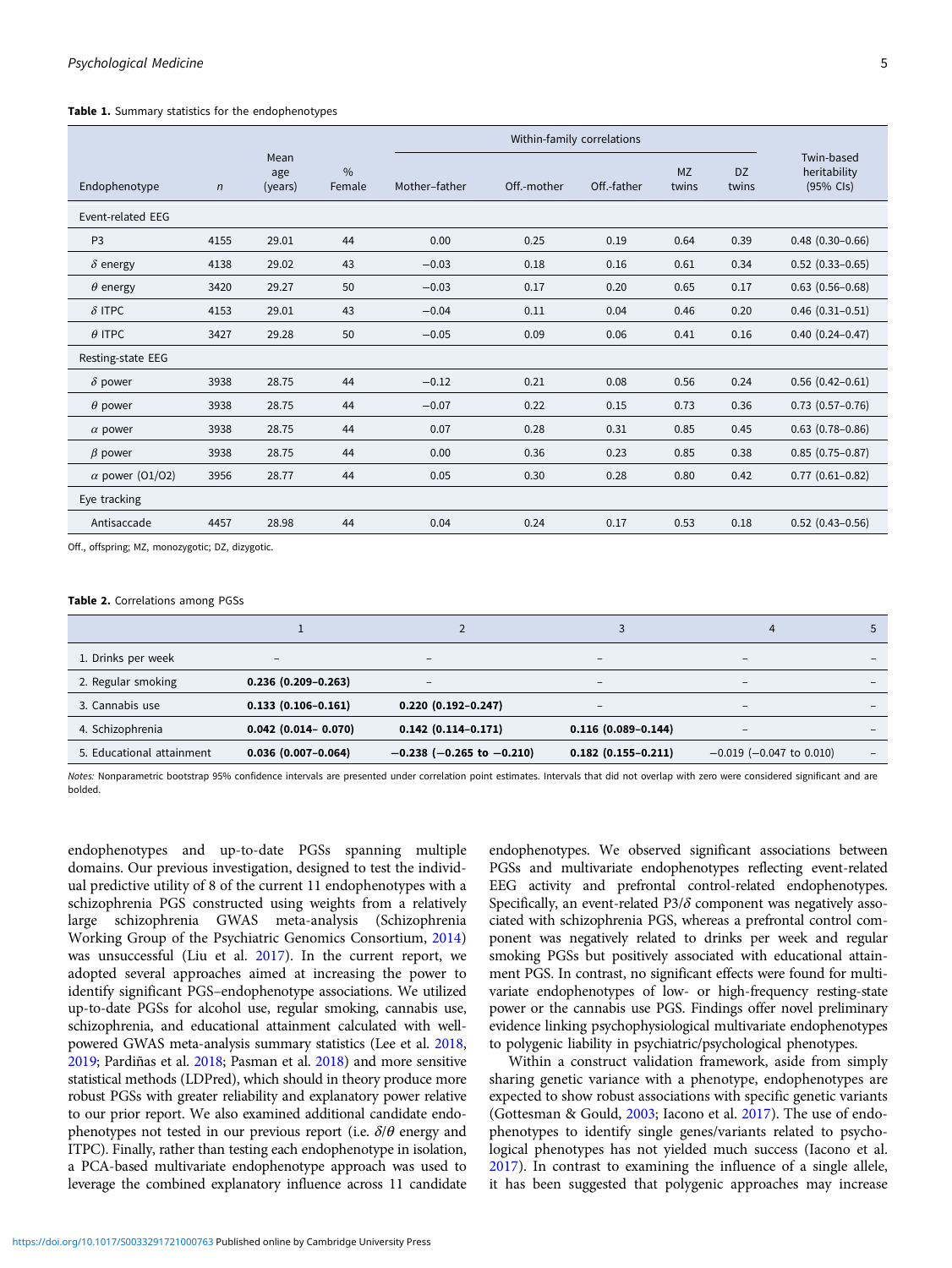

<span id="page-5-0"></span>



nent analysis (PCA) eigenvalues estimated from the actual (observed) data and eigenvalues from two forms of parallel analysis (simulated and resampled data). The plot provides empirical support for retaining four PCs as the actual data eigenvalues were greater than the simulated/resampled eigenvalue for components 1-4 but not 5. The gray line along the  $y$ -axis demarcates the traditional Kaiser's eigenvalues greater than one rule, which also supports four components. Right. Profile plots of the component loadings (Promax oblique rotation) for each endophenotype on PCs 1–4. Loadings >|0.40| (illustrated by the dashed line) were used in the interpretation of the components; endophenotypes with loadings ≥|0.40| are indicated in bold on the x-axis. ITPC, intertrial phase consistency.

Fig. 1. Left. Scree plots of the principal compo-

the chance of identifying endophenotypes, and therefore potential biobehavioral mechanisms, related to genetic liability for a psychiatric disorder or psychological phenotype (Bogdan et al. [2018\)](#page-8-0). In a similar vein, by jointly leveraging the shared and unique genetic variance across several measures, multivariate endophenotypes may better index the multiple biological and cognitive risk pathways influencing a phenotype than any single endophenotype alone (Frederick & Iacono, [2006](#page-8-0); Gottesman & Gould, [2003](#page-8-0)). Informed by these suggestions, we observed several novel findings of statistically significant associations between PGS and multivariate endophenotypes. An event-related parietal P3/ $\delta$  component was negatively related to schizophrenia polygenic risk. A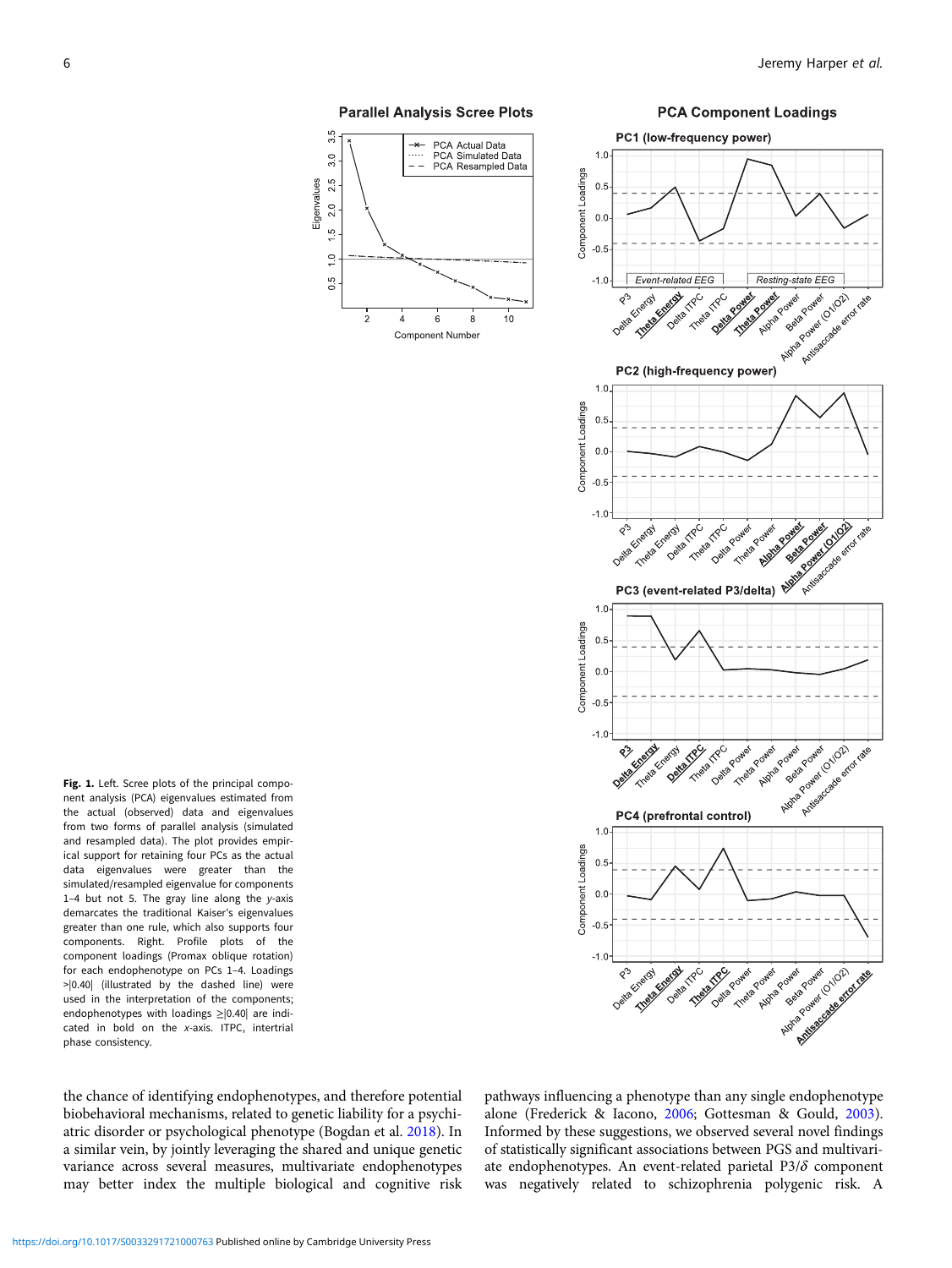|                                      |               |             | Within-family correlations |          |          |                                                |
|--------------------------------------|---------------|-------------|----------------------------|----------|----------|------------------------------------------------|
| Multivariate endophenotype PC scores | Mother-Father | Off.-mother | Off.-father                | MZ twins | DZ twins | Twin-based heritability<br>$(95% \text{ CIs})$ |
| PC1 (low-frequency power)            | $-0.07$       | 0.17        | 0.10                       | 0.65     | 0.28     | $0.65(0.56 - 0.68)$                            |
| PC2 (high-frequency power)           | 0.06          | 0.26        | 0.23                       | 0.76     | 0.41     | $0.68$ $(0.54 - 0.78)$                         |
| PC3 (event-related P3/ $\delta$ )    | 0.00          | 0.20        | 0.17                       | 0.58     | 0.30     | $0.54(0.38 - 0.62)$                            |
| PC4 (prefrontal control)             | 0.02          | 0.18        | 0.13                       | 0.50     | 0.23     | $0.50(0.37-0.54)$                              |

<span id="page-6-0"></span>Table 3. Within-family correlations and twin heritability estimates for the multivariate endophenotypes

PC, principal component; Off., offspring; MZ, monozygotic; DZ, dizygotic.

prefrontal control component indexing event-related frontal  $\theta$ and antisaccade performance had negative associations with PGSs for both drinks per week and regular smoking initiation, and a positive association with educational attainment PGS. While effect sizes were small in magnitude, we believe that these findings can serve as potentially promising leads for future research using further refined PGS and multivariate endophenotypes in even larger samples, such as the EEG workgroup of the ENIGMA (Enhancing NeuroImaging Genetics through Meta Analysis) consortium (Thompson et al. [2017](#page-10-0)), and we discuss their potential implications below.

Polygenic risk for schizophrenia was negatively correlated with a multivariate endophenotype primarily reflective of parietal P3 amplitude and  $\delta$  energy and ITPC to target stimuli during a visual oddball task. This pattern is consistent with previous literature demonstrating a genetic association between reduced P3 and schizophrenia (Ford, [1999](#page-8-0); Jeon & Polich, [2003\)](#page-9-0) and reduced  $\delta$ energy/ITPC in individuals with schizophrenia (Ford et al. [2008\)](#page-8-0). In neurocognitive terms, P3 and  $\delta$  activity elicited by rare target detection are correlates of decision-making and signalmatching processes, such as evaluating whether a stimulus classification and the associated chosen response choice is appropriate (Başar-Eroglu, Başar, Demiralp, & Schürmann, [1992;](#page-8-0) Cooper, Darriba, Karayanidis, & Barcelo, [2016](#page-8-0); Harper, Malone, & Iacono, [2017;](#page-9-0) Verleger & Śmigasiewicz, [2016](#page-10-0)). Anomalies in these EEG correlates may be part of a constellation of traits associated with polygenic risk for schizophrenia, and if confirmed by future work, offer further support of these measures as endophenotypes for schizophrenia. It should be noted that these effects are in contrast to our previous report that found no significant associations with P3 (Liu et al. [2017\)](#page-9-0). This is likely attributable to three key differences in the current report: (1) relative to the PGS used in our previous report, we used an updated PGS from the largest schizophrenia GWAS to date (Pardiñas et al. [2018\)](#page-10-0) that identified more significant associated loci (145 compared to 108) and explained more variance in schizophrenia liability (5.7% compared to 3.4%); (2) the use of a more powerful PGS calculation analytic tool (LDPred), likely producing a more robust/predictive PGS; and (3) the multivariate endophenotype approach combining several schizophrenia-related endophenotypes, including novel measures of  $\delta$  energy and ITPC alongside P3.

A multivariate endophenotype capturing prefrontal controlrelated measures ( $\theta$  energy and ITPC, antisaccade error rate) was associated with PGS for alcohol consumption, regular smoking, and educational attainment. Frontal  $\theta$  activity is thought to reflect a reactive mechanism related to successful attentional allocation, orienting, and control-related prefrontal cortex processes (Başar-Eroglu et al. [1992;](#page-8-0) Cavanagh & Frank, [2014](#page-8-0); Clayton,

Yeung, & Kadosh, [2015](#page-8-0); Harper et al. [2017](#page-9-0)), and is a candidate endophenotype for (poly)substance use (Harper et al. [2019b](#page-9-0); Rangaswamy et al. [2007](#page-10-0)). Antisaccade performance has been linked to prefrontal inhibitory control (Hutton & Ettinger, [2006\)](#page-9-0), and some evidence suggests it indexes risk for substance use/behavioral disinhibition (Iacono, [1998](#page-9-0); Young et al. [2009\)](#page-10-0). The current findings, if confirmed by future research, suggest that individual differences in a multivariate endophenotype related to frontal executive functioning may index the polygenic risk for both regular smoking and the number of alcoholic drinks per week, which may have significant public health implications given the prevalence of alcohol and nicotine use (Substance Abuse and Mental Health Services Administration, [2020\)](#page-10-0). The lack of significant cannabis use PGS effect may reflect a level of differentiation between substances and endophenotypes despite moderate genetic overlap among substances in this sample [\(Table 2\)](#page-4-0) and others (Jang et al. [2020;](#page-9-0) Liu et al. [2019;](#page-9-0) Pasman et al. [2018\)](#page-10-0). The cannabis GWAS identified fewer significant variants compared to the similarly sized schizophrenia or much larger alcohol/smoking GWASs; cannabis-related variants might have very small effect sizes (like those for alcohol/ smoking) and a significantly larger discovery sample may be needed to improve precision/power of the cannabis PGS to detect endophenotype effects. The prefrontal control multivariate endophenotype was also positively correlated with educational attainment PGS, potentially reflecting an improved ability to deploy frontal attentional and executive control processes in those with a higher polygenic load for completing more years of education.

While not a primary focus of this report, we observed several novel significant cross-trait associations between PGSs. For example, positive correlations were found between schizophrenia, alcohol, regular smoking, and cannabis use PGSs, which suggests a common genetic basis (shared loci) indicative of a general vulnerability toward all four phenotypes (Jang et al. [2020\)](#page-9-0). Increased polygenic risk for regular smoking was related to decreased polygenic load for educational attainment, which is interesting given that both were associated (in opposing directions) with the prefrontal control multivariate endophenotype.

We acknowledge that the potential utility of the current findings is limited given the small effect sizes between PGSs and endophenotypes. However, this was unsurprising as the cross-trait explanatory variance of PGSs is often small even for the phenotypes from which they are derived. For example, as reported in the original articles, the phenotypic variance explained by PGSs was 1 and 4% for drinks per week and regular smoking, respectively (Liu et al. [2019\)](#page-9-0) and highest at ∼12% for educational attainment (Lee et al. [2018](#page-9-0)). The relationship between the PGS and a brain measure is likely expected to be even smaller, as distant cross-domain correlations are expected to be lower than closely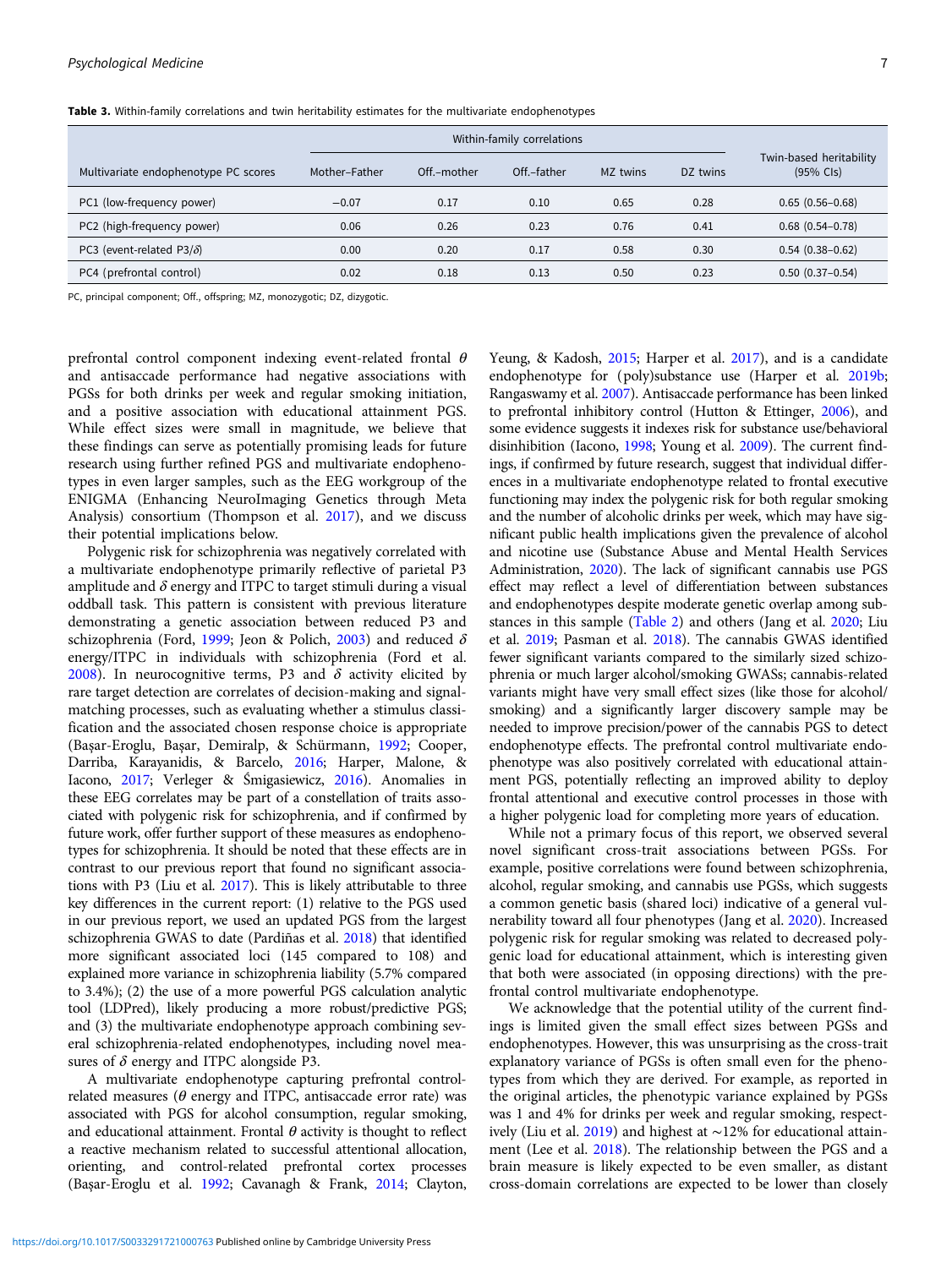<span id="page-7-0"></span>

|                                      |                            |                                   | PGS                            |                              |                             |
|--------------------------------------|----------------------------|-----------------------------------|--------------------------------|------------------------------|-----------------------------|
|                                      | Drinks per week            | Regular smoking                   | Cannabis use                   | Schizophrenia                | Educational attainment      |
| Multivariate endophenotype PC scores | $\beta$ (95% CI)           | $\beta$ (95% CI)                  | $\beta$ (95% CI)               | $\beta$ (95% CI)             | $\beta$ (95% CI)            |
| PC1 (low-frequency power)            | $0.001 (-0.027 to 0.029)$  | $0.006 (-0.022 to 0.035)$         | $-0.005$ $(-0.032$ to 0.022)   | $-0.008$ $(-0.036$ to 0.019) | $0.013 (-0.015$ to $0.041)$ |
| PC2 (high-frequency power)           | $0.016$ (-0.012 to 0.04)   | $0.002 (-0.026$ to $0.030)$       | $0.000 (-0.029$ to $0.028)$    | $-0.011 (-0.040 to 0.017)$   | $0.014 (-0.015 to 0.041)$   |
| PC3 (event-related P3/8)             | $-0.011 (-0.040 to 0.016)$ | $-0.006(-0.033$ to 0.022)         | $-0.010$ $(-0.039$ to $0.019)$ | $(-0.032(-0.059 to -0.003))$ | $0.022$ (-0.006 to 0.049)   |
| PC4 (prefrontal control)             | $-0.034(-0.063 to -0.006)$ | $-0.032$ ( $-0.061$ to $-0.005$ ) | $-0.008$ $(-0.036$ to 0.019)   | $-0.017$ $(-0.044$ to 0.012) | $0.031(0.003 - 0.058)$      |
| PC, principal component.             |                            |                                   |                                |                              |                             |

Notes: Standardized beta estimates (β) with nonparametric bootstrap 95% confidence intervals (CIs) that did not overlap with zero were considered significant and are bolded. Using the formula for generalized least squares Notes: Standardized beta estimates (β) with nonparametric bootstrap 95% confidence intervals (CIs) that did not overlap with zero were considered significant and are bolded. Using the formula for generalized least squares the R2 for significant effects ranged from 0.10% for PC3 and regular smoking/educational attainment to 0.12% for PC3-schizophrenia and PC4-drinks per week.

related within-domain measures (Campbell & Fiske, [1960](#page-8-0)), consistent with what was found here. The significant PGSmultivariate endophenotype associations observed in this report all had absolute standardized  $\beta$  estimates of ~0.03, explaining 0.10–0.12% of the variance (Buse, [1973](#page-8-0)), whereas PGS–PGS associations explained up to 5.66%. As suggested in guidelines proposed in a recent review on effect sizes in psychological science (Funder & Ozer, [2019\)](#page-8-0), small effect sizes found in large samples are to be expected, can have large downstream causal effects, and are likely more believable than the inverse. It may be that other psychophysiological measures or further refined PGS with even larger discovery samples and stronger analytic methods may explain more production of larger effect sizes, but this remains to be seen. Nevertheless, these findings show that progress is being made in linking endophenotypes to specific polygenic influences. We note that endophenotypes have additional potential utility beyond identifying specific PGS links, such as prospectively predicting phenotypic expression (e.g. substance use initiation, see Anokhin and Golosheykin, [2016;](#page-8-0) Harper et al. [2019a\)](#page-9-0) or informing brain mechanisms that may potentially identify system-level targets for treatment responses or environmental interactions (Bogdan et al. [2018;](#page-8-0) Iacono et al. [2017](#page-9-0)) in a similar fashion as to how GWAS has helped understand how certain tissues or genes may be associated with a trait.

Another potential limitation may be PGS imprecision. By aggregating across many variants not associated with the endophenotype but rather only with the phenotype, PGSs may contain 'noise' that may downwardly bias its association with an endophenotype. Another issue relevant to the current state of GWAS research is the lack of a large sample non-European GWAS meta-analyses. The GWAS meta-analyses statistics used here are all based on individuals of European descent, thus limiting the target population to only Europeans. More research is needed in non-European populations to generalize the effectiveness of both the PGS, which may vary in part by ancestral allele frequency differences, and endophenotypes to better understanding the biological underpinnings of these complex traits.

The current results represent meaningful progress in linking polygenic liability for schizophrenia, alcohol use, regular smoking, and educational attainment to multivariate psychophysiological endophenotypes of decision-making  $(P3/\delta)$  and prefrontal control ( $\theta$ /antisaccade). While at present endophenotypes may not explain large amounts of polygenic variance in psychopathology or psychological traits, these results are an encouraging step forward. Future studies will likely benefit from leveraging a large collection of relevant endophenotypes, each likely accounting for a small amount of variance, in a multivariate fashion to better understand the polygenic risk associated with a single trait.

Supplementary material. The supplementary material for this article can be found at [https://doi.org/10.1017/S0033291721000763.](https://doi.org/10.1017/S0033291721000763)

Acknowledgements. This research was supported through National Institutes of Health grants DA037904, DA044283, DA042755, DA013240, DA040177, DA041120, DA036216, DA005147, AA009367, and DA024417. JH was supported by the University of Minnesota Eva O. Miller Fellowship and the National Institute on Drug Abuse of the National Institutes of Health under Award Number T32DA037183. The content is solely the responsibility of the authors and does not necessarily represent the official views of the National Institutes of Health.

This report is based on work completed by the second author (ML) in partial fulfillment of the requirements for the degree of Doctor of Philosophy, under the supervision of the senior author (SIV). Preliminary findings related

Table 4. Associations between multivariate endophenotypes and PGSs

Table 4. Associations between multivariate endophenotypes and PGSs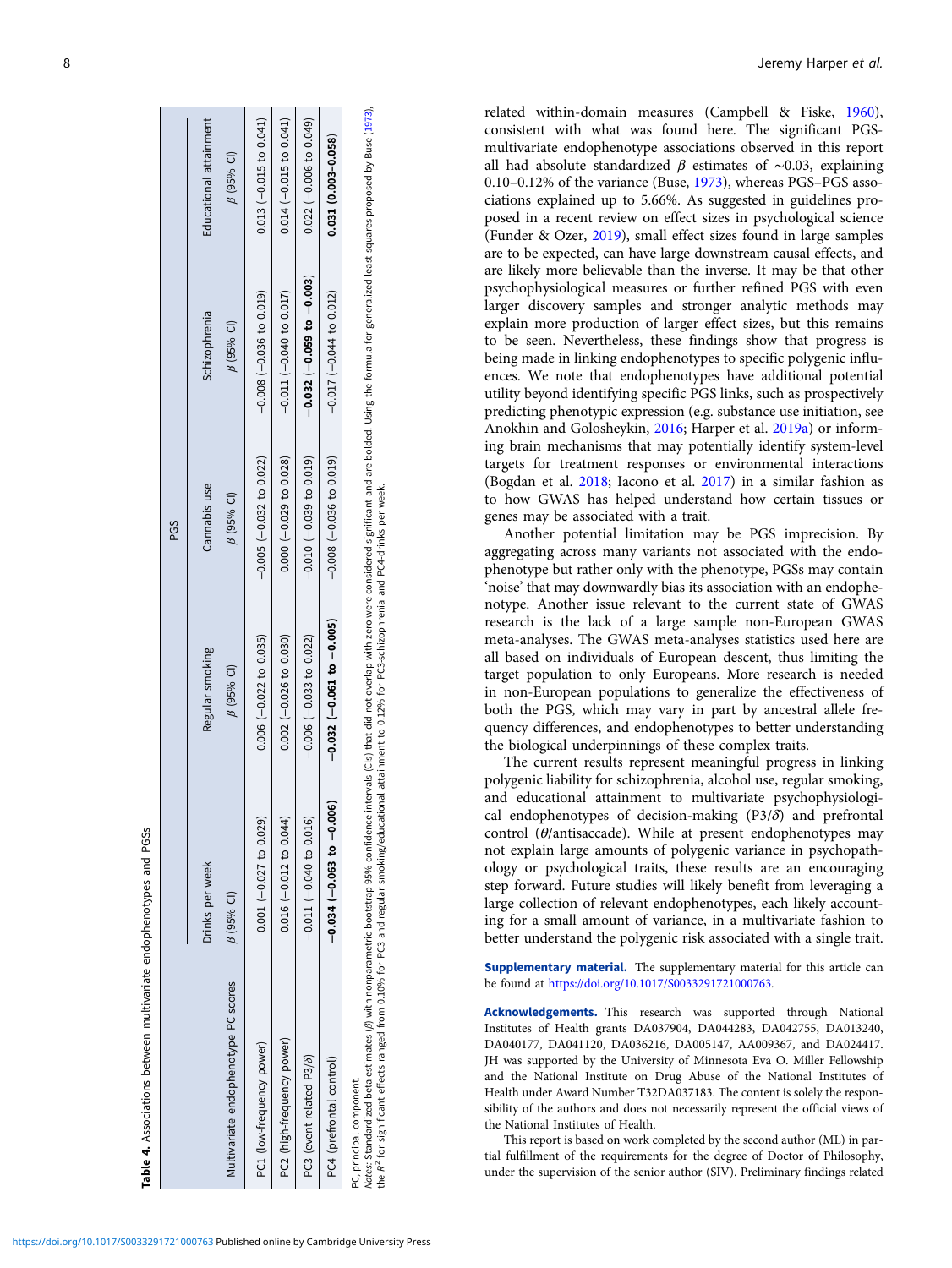<span id="page-8-0"></span>to this manuscript appeared in a poster presentation at the 48th Annual Meeting of the Behavior Genetics Association (June 2018).

The authors acknowledge the Minnesota Supercomputing Institute (MSI) at the University of Minnesota for providing resources that contributed to the research results reported within this paper. URL: [http://www.msi.umn.edu.](http://www.msi.umn.edu)

We thank the anonymous reviewers for their helpful comments on an earlier version of this article. Finally, we extend our gratitude to the families for their participation in our studies.

#### Conflicts of interest. None.

Ethical standards. The authors assert that all procedures contributing to this work comply with the ethical standards of the relevant national and institutional committees on human experimentation and with the Helsinki Declaration of 1975, as revised in 2008.

## References

- Anokhin, A. P. (2014). Genetic psychophysiology: Advances, problems, and future directions. International Journal of Psychophysiology: Official Journal of the International Organization of Psychophysiology, 93(2), 173– 197. doi:10.1016/j.ijpsycho.2014.04.003.
- Anokhin, A. P., & Golosheykin, S. (2016). Neural correlates of response inhibition in adolescents prospectively predict regular tobacco smoking. Developmental Neuropsychology, 41(1–2), 22–37. doi:10.1080/ 87565641.2016.1195833.
- Anokhin, A. P., Vedeniapin, A. B., Sirevaag, E. J., Bauer, L. O., O'Connor, S. J., Kuperman, S., … Rohrbaugh, J. W. (2000). The P300 brain potential is reduced in smokers. Psychopharmacology, 149(4), 409–413. doi:10.1007/ s002130000387.
- 1000 Genomes Project Consortium, Auton, A., Brooks, L. D., Durbin, R. M., Garrison, E. P., Kang, H. M., … Abecasis, G. R. (2015). A global reference for human genetic variation. Nature, 526(7571), 68–74. doi:10.1038/ nature15393.
- Başar-Eroglu, C., Başar, E., Demiralp, T., & Schürmann, M. (1992). P300-response: Possible psychophysiological correlates in delta and theta frequency channels. A review. International Journal of Psychophysiology: Official Journal of the International Organization of Psychophysiology, 13 (2), 161–179. Retrieved from [https://www.ncbi.nlm.nih.gov/pubmed/](https://www.ncbi.nlm.nih.gov/pubmed/1399755) [1399755.](https://www.ncbi.nlm.nih.gov/pubmed/1399755)
- Begleiter, H., Porjesz, B., Bihari, B., & Kissin, B. (1984). Event-related brain potentials in boys at risk for alcoholism. Science, 225(4669), 1493–1496. doi:10.1126/science.6474187.
- Bogdan, R., Baranger, D. A. A., & Agrawal, A. (2018). Polygenic risk scores in clinical psychology: Bridging genomic risk to individual differences. Annual Review of Clinical Psychology, 14, 119–157. doi:10.1146/annurev-clinpsy-050817-084847.
- Boker, S., Neale, M., Maes, H., Wilde, M., Spiegel, M., Brick, T., … Fox, J. (2011). OpenMx: An open source extended structural equation modeling framework. Psychometrika, 76(2), 306–317. doi:10.1007/s11336-010-9200-6.
- Bramon, E., Rabe-Hesketh, S., Sham, P., Murray, R. M., & Frangou, S. (2004). Meta-analysis of the P300 and P50 waveforms in schizophrenia. Schizophrenia Research, 70(2–3), 315–329. doi:10.1016/j.schres.2004.01.004.
- Burwell, S. J., Malone, S. M., Bernat, E. M., & Iacono, W. G. (2014). Does electroencephalogram phase variability account for reduced P3 brain potential in externalizing disorders? Clinical Neurophysiology: Official Journal of the International Federation of Clinical Neurophysiology, 125(10), 2007–2015. doi:10.1016/j.clinph.2014.02.020.
- Buse, A. (1973). Goodness of fit in generalized least squares estimation. The American Statistician, 27(3), 106–108. doi:10.1080/00031305.1973.10479003.
- Calkins, M. E., Curtis, C. E., Iacono, W. G., & Grove, W. M. (2004). Antisaccade performance is impaired in medically and psychiatrically healthy biological relatives of schizophrenia patients. Schizophrenia Research, 71(1), 167–178. doi:10.1016/j.schres.2003.12.005.
- Calkins, M. E., Iacono, W. G., & Ones, D. S. (2008). Eye movement dysfunction in first-degree relatives of patients with schizophrenia: A meta-analytic evaluation of candidate endophenotypes. Brain and Cognition, 68(3), 436– 461. doi:10.1016/j.bandc.2008.09.001.
- Campbell, D. T., & Fiske, D. W. (1960). Convergent and discriminant validation by the multitrait-multimethod matrix. Psychological Bulletin, 56(2), 81. doi:10.1037/h0046016.
- Canty, A., & Ripley, B. D. (2021). boot: Bootstrap R (S-Plus) Functions. R package version 1.3–26.
- Cavanagh, J. F., & Frank, M. J. (2014). Frontal theta as a mechanism for cognitive control. Trends in Cognitive Sciences, 18(8), 414–421. doi:10.1016/ j.tics.2014.04.012.
- Chang, C. C., Chow, C. C., Tellier, L. C., Vattikuti, S., Purcell, S. M., & Lee, J. J. (2015). Second-generation PLINK: Rising to the challenge of larger and richer datasets. GigaScience, 4(1), 7. doi:10.1186/s13742-015-0047-8.
- Clayton, M. S., Yeung, N., & Kadosh, R. C. (2015). The roles of cortical oscillations in sustained attention. Trends in Cognitive Sciences, 19(4), 188–195. doi:10.1016/j.tics.2015.02.004.
- Cooper, P. S., Darriba, A., Karayanidis, F., & Barcelo, F. (2016). Contextually sensitive power changes across multiple frequency bands underpin cognitive control. NeuroImage, 132, 499–511. doi:10.1016/j.neuroimage.2016.03.010.
- Das, S., Forer, L., Schönherr, S., Sidore, C., Locke, A. E., Kwong, A., … Fuchsberger, C. (2016). Next-generation genotype imputation service and methods. Nature Genetics, 48(10), 1284–1287. doi:10.1038/ng.3656.
- Dray, S., & Josse, J. (2015). Principal component analysis with missing values: A comparative survey of methods. Plant Ecology, 216(5), 657–667. doi:10.1007/s11258-014-0406-z.
- Dudbridge, F. (2013). Power and predictive accuracy of polygenic risk scores. PLoS Genetics, 9(3), e1003348. doi:10.1371/journal.pgen.1003348.
- Ehlers, C. L., Phillips, E., Gizer, I. R., Gilder, D. A., & Wilhelmsen, K. C. (2010). EEG Spectral phenotypes: Heritability and association with marijuana and alcohol dependence in an American Indian community study. Drug and Alcohol Dependence, 106(2–3), 101–110. doi:10.1016/ j.drugalcdep.2009.07.024.
- Ethridge, L. E., Hamm, J. P., Pearlson, G. D., Tamminga, C. A., Sweeney, J. A., Keshavan, M. S., & Clementz, B. A. (2015). Event-related potential and timefrequency endophenotypes for schizophrenia and psychotic bipolar disorder. Biological Psychiatry, 77(2), 127–136. doi:10.1016/j.biopsych.2014.03.032.
- Ethridge, L. E., Hamm, J. P., Shapiro, J. R., Summerfelt, A. T., Keedy, S. K., Stevens, M. C., … Clementz, B. A. (2012). Neural activations during auditory oddball processing discriminating schizophrenia and psychotic bipolar disorder. Biological Psychiatry, 72(9), 766–774. doi:10.1016/j.biopsych.2012.03.034.
- Euser, A. S., Arends, L. R., Evans, B. E., Greaves-Lord, K., Huizink, A. C., & Franken, I. H. A. (2012). The P300 event-related brain potential as a neurobiological endophenotype for substance use disorders: A meta-analytic investigation. Neuroscience and Biobehavioral Reviews, 36(1), 572–603. doi:10.1016/j.neubiorev.2011.09.002.
- Flint, J., & Munafò, M. R. (2007). The endophenotype concept in psychiatric genetics. Psychological Medicine, 37(2), 163–180. doi:10.1017/S0033291706008750.
- Ford, J. M. (1999). Schizophrenia: The broken P300 and beyond. Psychophysiology, 36(6), 667–682. doi:10.1111/1469-8986.3660667.
- Ford, J. M., Roach, B. J., Hoffman, R. S., & Mathalon, D. H. (2008). The dependence of P300 amplitude on gamma synchrony breaks down in schizophrenia. Brain Research, 1235, 133–142. doi:10.1016/j.brainres.2008.06.048.
- Fox, J., & Weisberg, S. (2019). An R companion to applied regression (Third). Thousand Oaks CA: Sage. Retrieved from [https://socialsciences.mcmaster.](https://socialsciences.mcmaster.ca/jfox/Books/Companion/) [ca/jfox/Books/Companion/.](https://socialsciences.mcmaster.ca/jfox/Books/Companion/)
- Frederick, J. A., & Iacono, W. G. (2006). Beyond the DSM: Defining endophenotypes for genetic studies of substance abuse. Current Psychiatry Reports, 8 (2), 144–150.
- Funder, D. C., & Ozer, D. J. (2019). Evaluating effect size in psychological research: Sense and nonsense. Advances in Methods and Practices in Psychological Science, 2(2), 156–168. doi:10.1177/2515245919847202.
- Gilmore, C. S., Malone, S. M., & Iacono, W. G. (2010). Brain electrophysiological endophenotypes for externalizing psychopathology: A multivariate approach. Behavior Genetics, 40(2), 186–200. doi:10.1007/s10519-010-9343-3.
- Gottesman, I. I., & Gould, T. D. (2003). The endophenotype concept in psychiatry: Etymology and strategic intentions. The American Journal of Psychiatry, 160(4), 636–645. doi:10.1176/appi.ajp.160.4.636.
- Gottesman, I. I., & Shields, J. (1972). A polygenic theory of schizophrenia. International Journal of Mental Health, 1(1–2), 107–115. doi:10.1080/ 00207411.1972.11448568.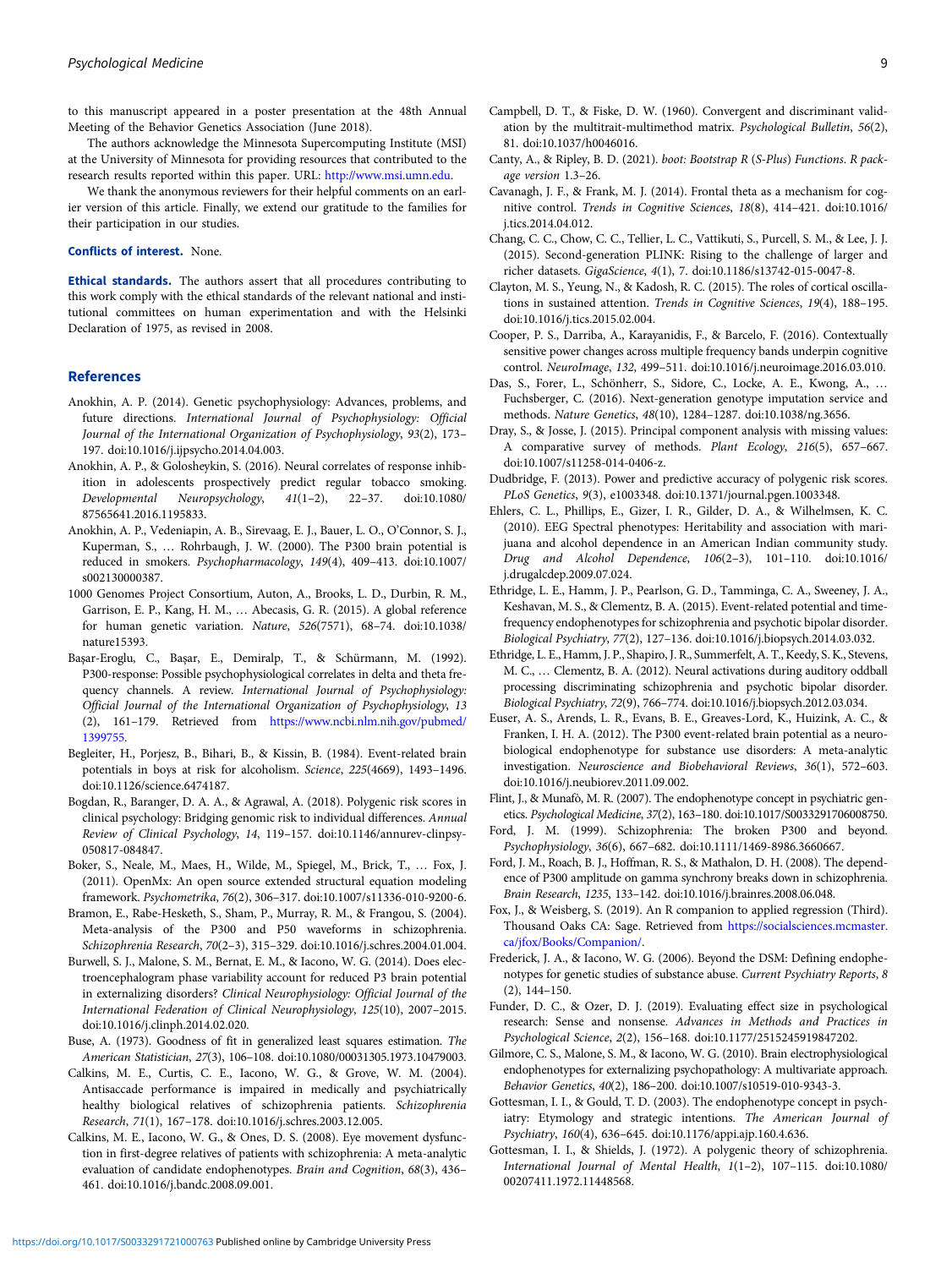- <span id="page-9-0"></span>Harper, J., Malone, S. M., & Iacono, W. G. (2017). Theta-and delta-band EEG network dynamics during a novelty oddball task. Psychophysiology, 54(11), 1590–1605. doi:10.1111/psyp.12906.
- Harper, J., Malone, S. M., & Iacono, W. G. (2019a). Parietal P3 and midfrontal theta prospectively predict the development of adolescent alcohol use. Psychological Medicine, 1–10. doi:10.1017/S0033291719003258.
- Harper, J., Malone, S. M., & Iacono, W. G. (2019b). Target-related parietal P3 and medial frontal theta index the genetic risk for problematic substance use. Psychophysiology, 56(8), e13383. doi:10.1111/psyp.13383.
- Herning, R. I., Better, W., Tate, K., & Cadet, J. L. (2003). EEG Deficits in chronic marijuana abusers during monitored abstinence: Preliminary findings. Annals of the New York Academy of Sciences, 993, 75–78; discussion 79-81. doi:10.1111/j.1749-6632.2003.tb07513.x.
- Hong, L. E., Summerfelt, A., Mitchell, B. D., O'Donnell, P., & Thaker, G. K. (2012). A shared low-frequency oscillatory rhythm abnormality in resting and sensory gating in schizophrenia. Clinical Neurophysiology: Official Journal of the International Federation of Clinical Neurophysiology, 123 (2), 285–292. doi:10.1016/j.clinph.2011.07.025.
- Hutton, S. B., & Ettinger, U. (2006). The antisaccade task as a research tool in psychopathology: A critical review. Psychophysiology, 43(3), 302–313. doi:10.1111/j.1469-8986.2006.00403.x.
- Iacono, W. G. (1998). Identifying psychophysiological risk for psychopathology: Examples from substance abuse and schizophrenia research. Psychophysiology, 35(6), 621–637. doi:10.1111/1469-8986.3560621.
- Iacono, W. G., Carlson, S. R., & Malone, S. M. (2000). Identifying a multivariate endophenotype for substance use disorders using psychophysiological measures. International Journal of Psychophysiology: Official Journal of the International Organization of Psychophysiology, 38(1), 81–96. doi:10.1016/s0167-8760(00)00132-x.
- Iacono, W. G., & Malone, S. M. (2011). Developmental endophenotypes: Indexing genetic risk for substance abuse with the P300 brain event-related potential. Child Development Perspectives, 5(4), 239–247. doi:10.1111/ j.1750-8606.2011.00205.x.
- Iacono, W. G., Malone, S. M., Vaidyanathan, U., & Vrieze, S. I. (2014). Genome-wide scans of genetic variants for psychophysiological endophenotypes: A methodological overview. Psychophysiology, 51(12), 1207–1224. doi:10.1111/psyp.12343.
- Iacono, W. G., Malone, S. M., & Vrieze, S. I. (2017). Endophenotype best practices. International Journal of Psychophysiology: Official Journal of the International Organization of Psychophysiology, 111, 115–144. doi:10.1016/j.ijpsycho.2016.07.516.
- Iacono, W. G., & McGue, M. (2002). Minnesota twin family study. Twin Research: The Official Journal of the International Society for Twin Studies, 5(5), 482–487. doi:10.1375/136905202320906327.
- Jang, S.-K., Saunders, G., Liu, M., 23andMe Research Team, Jiang, Y., Liu, D. J., & Vrieze, S. (2020). Genetic correlation, pleiotropy, and causal associations between substance use and psychiatric disorder. Psychological Medicine, 1– 11. doi:10.1017/S003329172000272X.
- Jeon, Y.-W., & Polich, J. (2003). Meta-analysis of P300 and schizophrenia: Patients, paradigms, and practical implications. Psychophysiology, 40(5), 684–701. doi:10.1111/1469-8986.00070.
- Jones, K. A., Porjesz, B., Chorlian, D., Rangaswamy, M., Kamarajan, C., Padmanabhapillai, A., … Begleiter, H. (2006). S-transform time-frequency analysis of P300 reveals deficits in individuals diagnosed with alcoholism. Clinical Neurophysiology: Official Journal of the International Federation of Clinical Neurophysiology, 117(10), 2128–2143. doi:10.1016/ j.clinph.2006.02.028.
- Josse, J., & Husson, F. (2012). Selecting the number of components in principal component analysis using cross-validation approximations. Computational Statistics & Data Analysis, 56(6), 1869–1879. doi:10.1016/j.csda.2011.11.012.
- Josse, J., & Husson, F. (2016). MissMDA: A package for handling missing values in multivariate data analysis. Journal of Statistical Software, 70(1), 1–31. 10.18637/jss.v070.i01.
- Kam, J. W. Y., Bolbecker, A. R., O'Donnell, B. F., Hetrick, W. P., & Brenner, C. A. (2013). Resting state EEG power and coherence abnormalities in bipolar disorder and schizophrenia. Journal of Psychiatric Research, 47(12), 1893– 1901. doi:10.1016/j.jpsychires.2013.09.009.
- Kamarajan, C., Pandey, A. K., Chorlian, D. B., & Porjesz, B. (2015). The use of current source density as electrophysiological correlates in neuropsychiatric disorders: A review of human studies. International Journal of Psychophysiology: Official Journal of the International Organization of Psychophysiology, 97(3), 310–322. doi:10.1016/j.ijpsycho.2014.10.013.
- Karakas, S., Erzengin, O. U., & Basar, E. (2000a). A new strategy involving multiple cognitive paradigms demonstrates that ERP components are determined by the superposition of oscillatory responses. Clinical Neurophysiology: Official Journal of the International Federation of Clinical Neurophysiology, 111(10), 1719–1732. doi:10.1016/S0304-3940(00)01022-3.
- Karakas, S., Erzengin, O. U., & Basar, E. (2000b). The genesis of human event-related responses explained through the theoryof oscillatory neural assemblies. Neuroscience Letters, 285(1), 45–48. doi:10.1016/S1388-2457(00)00418-1.
- Kendler, K. S., & Neale, M. C. (2010). Endophenotype: A conceptual analysis. Molecular Psychiatry, 15(8), 789–797. doi:10.1038/mp.2010.8.
- Keyes, M. A., Malone, S. M., Elkins, I. J., Legrand, L. N., McGue, M., & Iacono, W. G. (2009). The enrichment study of the minnesota twin family study: Increasing the yield of twin families at high risk for externalizing psychopathology. Twin Research and Human Genetics: The Official Journal of the International Society for Twin Studies, 12(5), 489–501. doi:10.1375/ twin.12.5.489.
- Kolev, V., Demiralp, T., Yordanova, J., Ademoglu, A., & Isoglu-Alkaç, Ü. (1997). Time–frequency analysis reveals multiple functional components during oddball P300. Neuroreport, 8(8), 2061. doi:10.1097/00001756- 199705260-00050.
- Langer, N., Pedroni, A., Gianotti, L. R. R., Hänggi, J., Knoch, D., & Jäncke, L. (2012). Functional brain network efficiency predicts intelligence. Human Brain Mapping, 33(6), 1393–1406. doi:10.1002/hbm.21297.
- Lee, J. J., Wedow, R., Okbay, A., Kong, E., Maghzian, O., Zacher, M., … Cesarini, D. (2018). Gene discovery and polygenic prediction from a genome-wide association study of educational attainment in 1.1 million individuals. Nature Genetics, 50(8), 1112–1121. doi:10.1038/s41588-018-0147-3.
- Levy, D. L., Mendell, N. R., & Holzman, P. S. (2004). The antisaccade task and neuropsychological tests of prefrontal cortical integrity in schizophrenia: Empirical findings and interpretative considerations. World Psychiatry: Official Journal of the World Psychiatric Association (WPA), 3(1), 32–40. Retrieved from <https://www.ncbi.nlm.nih.gov/pubmed/16633452>.
- Li, X., Basu, S., Miller, M. B., Iacono, W. G., & McGue, M. (2011). A rapid generalized least squares model for a genome-wide quantitative trait association analysis in families. Human Heredity, 71(1), 67–82. doi:10.1159/000324839.
- Liu, M., Jiang, Y., Wedow, R., Li, Y., Brazel, D. M., Chen, F., … Vrieze, S. (2019). Association studies of up to 1.2 million individuals yield new insights into the genetic etiology of tobacco and alcohol use. Nature Genetics, 51(2), 237–244. doi:10.1038/s41588-018-0307-5.
- Liu, M., Malone, S. M., Vaidyanathan, U., Keller, M. C., Abecasis, G., McGue, M., … Vrieze, S. I. (2017). Psychophysiological endophenotypes to characterize mechanisms of known schizophrenia genetic loci. Psychological Medicine, 47(6), 1116–1125. doi:10.1017/S0033291716003184.
- Malone, S. M., Burwell, S. J., Vaidyanathan, U., Miller, M. B., McGue, M., & Iacono, W. G. (2014a). Heritability and molecular-genetic basis of resting EEG activity: A genome-wide association study. Psychophysiology, 51(12), 1225–1245. doi:10.1111/psyp.12344.
- Malone, S. M., McGue, M., & Iacono, W. G. (2017). What can time-frequency and phase coherence measures tell us about the genetic basis of P3 amplitude? International Journal of Psychophysiology: Official Journal of the International Organization of Psychophysiology, 115, 40–56. doi:10.1016/ j.ijpsycho.2016.11.008.
- Malone, S. M., Vaidyanathan, U., Basu, S., Miller, M. B., McGue, M., & Iacono, W. G. (2014b). Heritability and molecular-genetic basis of the P3 event-related brain potential: A genome-wide association study. Psychophysiology, 51(12), 1246–1258. doi:10.1111/psyp.12345.
- McCarthy, S., Das, S., Kretzschmar, W., Delaneau, O., Wood, A. R., & Teumer, A., … Haplotype Reference Consortium. (2016). A reference panel of 64976 haplotypes for genotype imputation. Nature Genetics, 48(10), 1279-1283. doi:10.1038/ng.3643.
- McDowell, J. E., Brown, G. G., Paulus, M., Martinez, A., Stewart, S. E., Dubowitz, D. J., & Braff, D. L. (2002). Neural correlates of refixation